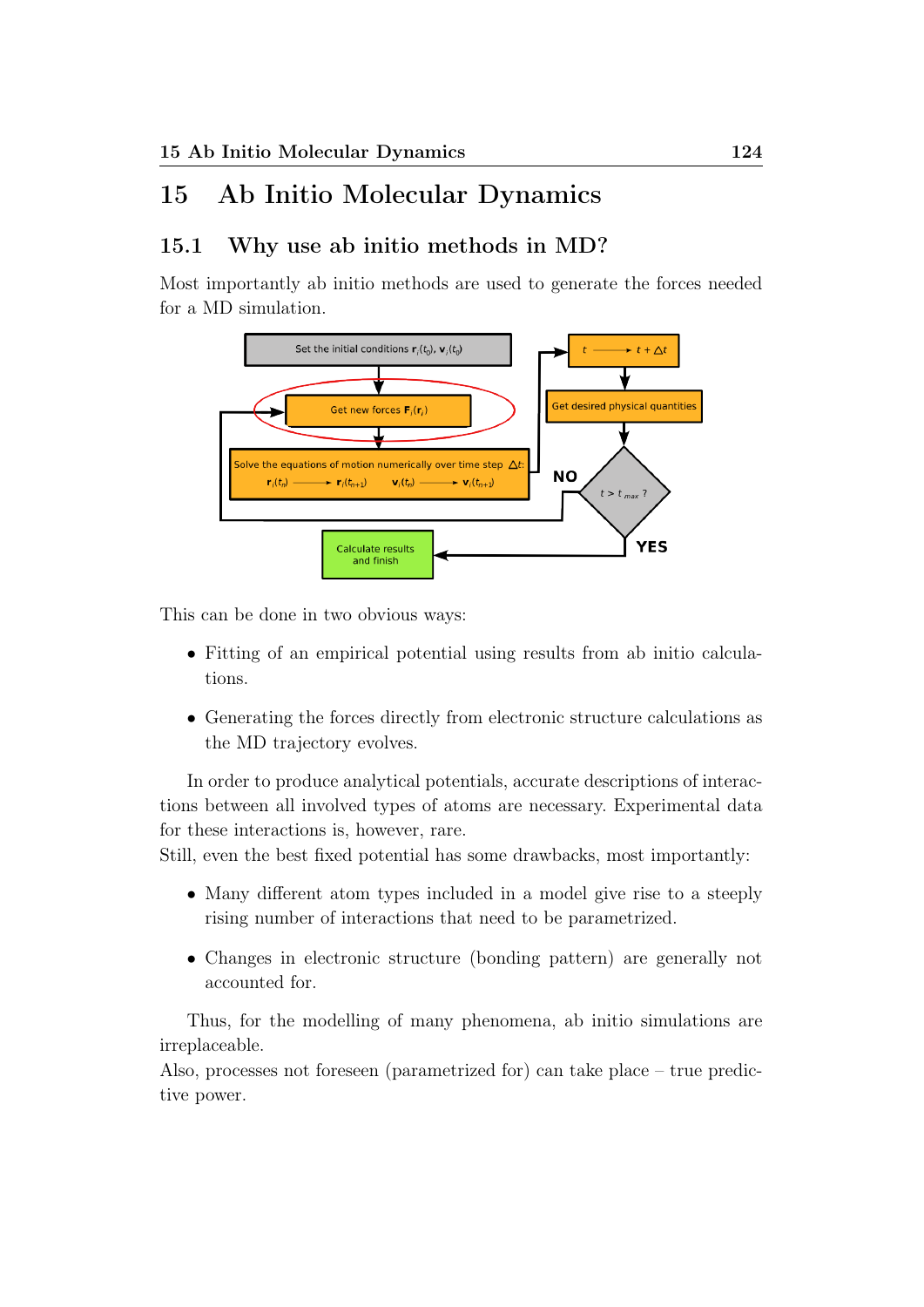# 15.2 What are ab initio calculations?

The term , ab initio" (Latin for , from the beginning") is generally understood to denote methods that are devoid of experimental input; in other words derived from "first principles".

As we will see, many of the methods generally referred to as ab initio contain empirical parameters. Therefore the expression  $\alpha$  electronic structure calculations" is often more appropriate.

In one way or the other, electronic structure calculations are all based on the Schrödinger equation

$$
i\hbar \frac{\partial}{\partial t} \Phi(\{\mathbf{r}_i\}, \{\mathbf{R}_I\}; t) = \mathcal{H} \Phi(\{\mathbf{r}_i\}, \{\mathbf{R}_I\}; t)
$$
(15.1)

This neglects

• interactions between nucleons

– almost always appropriate

- relativistic effects.
	- problematic for heavy elements

In principle, solution of the time-dependent Schrödinger equation describes the dynamic behaviour of a system without any additional MD algorithm. To solve it is, however, almost always prohibitively expensive, therefore we must resort to different approximations.

# 15.3 Ab Initio MD

There are three main approaches for combining electronic structure calculations with molecular dynamics:

- Born-Oppenheimer MD
- Ehrenfest MD
- Car-Parrinello MD

There is a variety of codes available to perform ab initio MD (AIMD) simulations, e.g. ABINIT, CPMD, CASTEP, CP2K, NWChem, VASP. (not GROMACS, though. . . )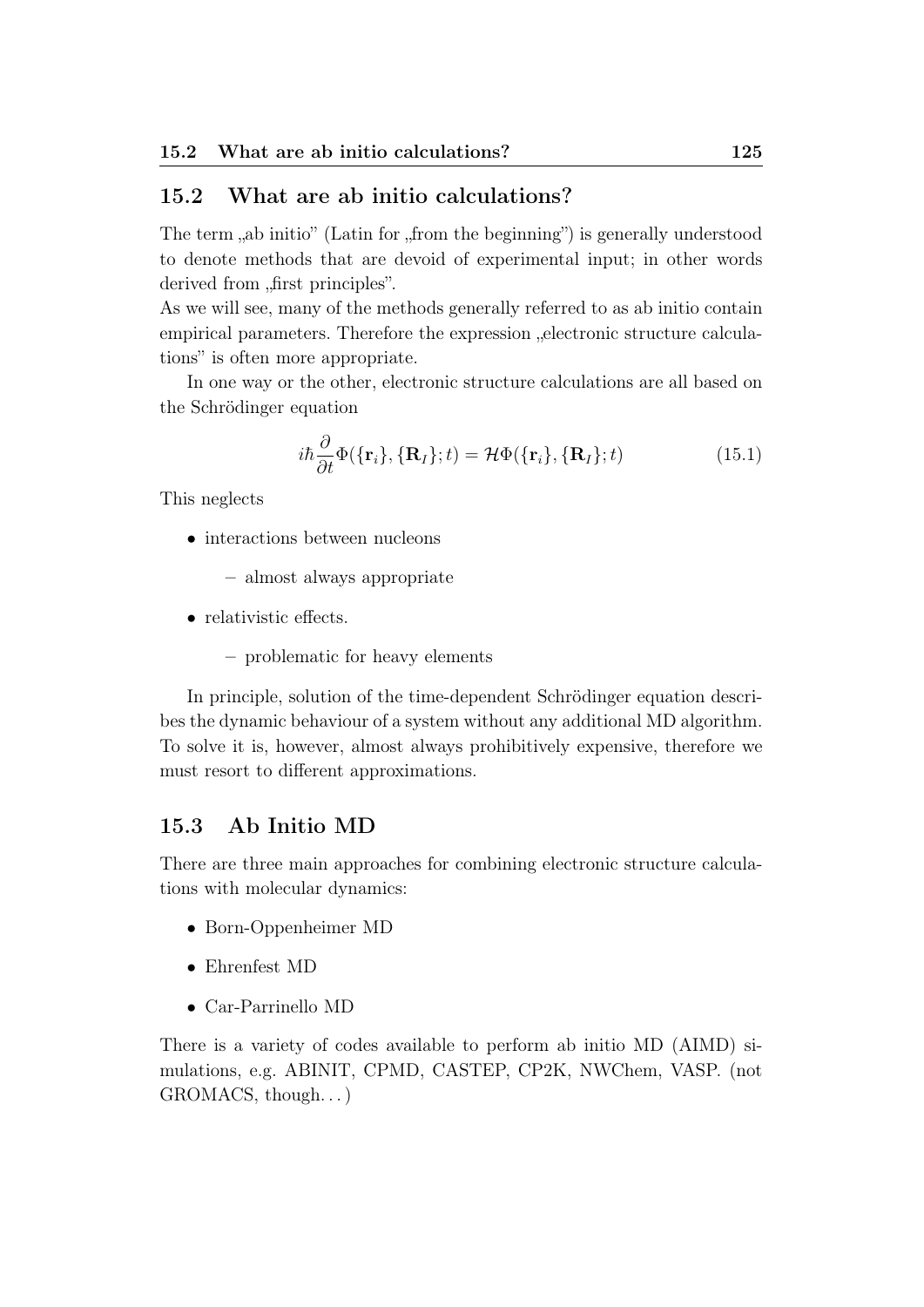### 15.3.1 Born-Oppenheimer MD

The Hamiltonian with electronic  $\{r_i\}$  and nuclear  $\{R_I\}$  degrees of freedom can be written as

$$
\mathcal{H} = -\sum_{I} \frac{\hbar^2}{2M_I} \nabla_I^2 - \sum_{i} \frac{\hbar^2}{2m_e} \nabla_i^2
$$
  
 
$$
+ \frac{1}{4\pi\varepsilon_0} \left( \sum_{i < j} \frac{e^2}{|\mathbf{r}_i - \mathbf{r}_j|} - \sum_{I,i} \frac{e^2 Z_I}{|\mathbf{R}_I - \mathbf{r}_i|} + \frac{e^2 Z_I Z_J}{|\mathbf{R}_I - \mathbf{R}_J|} \right)
$$
  
 
$$
= -\sum_{I} \frac{\hbar^2}{2M_I} \nabla_I^2 + \mathcal{H}_e(\{\mathbf{r}_i\}, \{\mathbf{R}_I\}) \tag{15.2}
$$

Here,  $\mathcal{H}_e$  is assumed to be the Hamiltonian for the electronic system when the nuclei are stationary.

Next, let's assume that the exact solution of the corresponding timeindependent electronic Schrödinger equation

$$
\mathcal{H}_e(\{\mathbf{r}_i\}; \{\mathbf{R}_I\})\Psi_k = E_k(\{\mathbf{R}_I\})\Psi_k(\{\mathbf{r}_i\}; \{\mathbf{R}_I\}),\tag{15.3}
$$

is known for all possible positions of the nuclei. Now it's possible to expand the total wave function for the time-dependent Schrödinger equation as

$$
\Phi(\lbrace \mathbf{r}_i \rbrace; \lbrace \mathbf{R}_I \rbrace; t) = \sum_{l=0}^{\infty} \Psi_l(\lbrace \mathbf{r}_i \rbrace; \lbrace \mathbf{R}_I \rbrace) \chi_l(\lbrace \mathbf{R}_I \rbrace; t)
$$
(15.4)

with the nuclear and electronic wave functions normalized. The sum includes the complete set  $\{\Psi_l\}$  of eigenfunctions for  $\mathcal{H}_e$ , and the nuclear wave functions  $\{\chi_l\}$  can be viewed to be time-dependent expansion coefficients.

When inserted into the time-dependent Schrödinger equation, after multiplication from the left by  $\Psi^*_k({\bf r}_i), {\bf R}_I$ ) and integration over electronic coordinates r, a set of coupled differential equations result

$$
\left[ -\sum_{I} \frac{\hbar^2}{2M_I} \nabla_I^2 + E_k(\{\mathbf{R}_I\}) \right] \chi_k + \sum_{I} C_{kl} \chi_{kl} = i\hbar \frac{\partial}{\partial t} \chi_k. \tag{15.5}
$$

Here  $C_{kl}$  are coupling operators, which depend on the kinetic energy and momenta of the nuclei.

In *adiabatic approximation* the non-diagonal elements of  $C_{kl}$  are disregarded. In Born-Oppenheimer approximation it is furthermore assumed that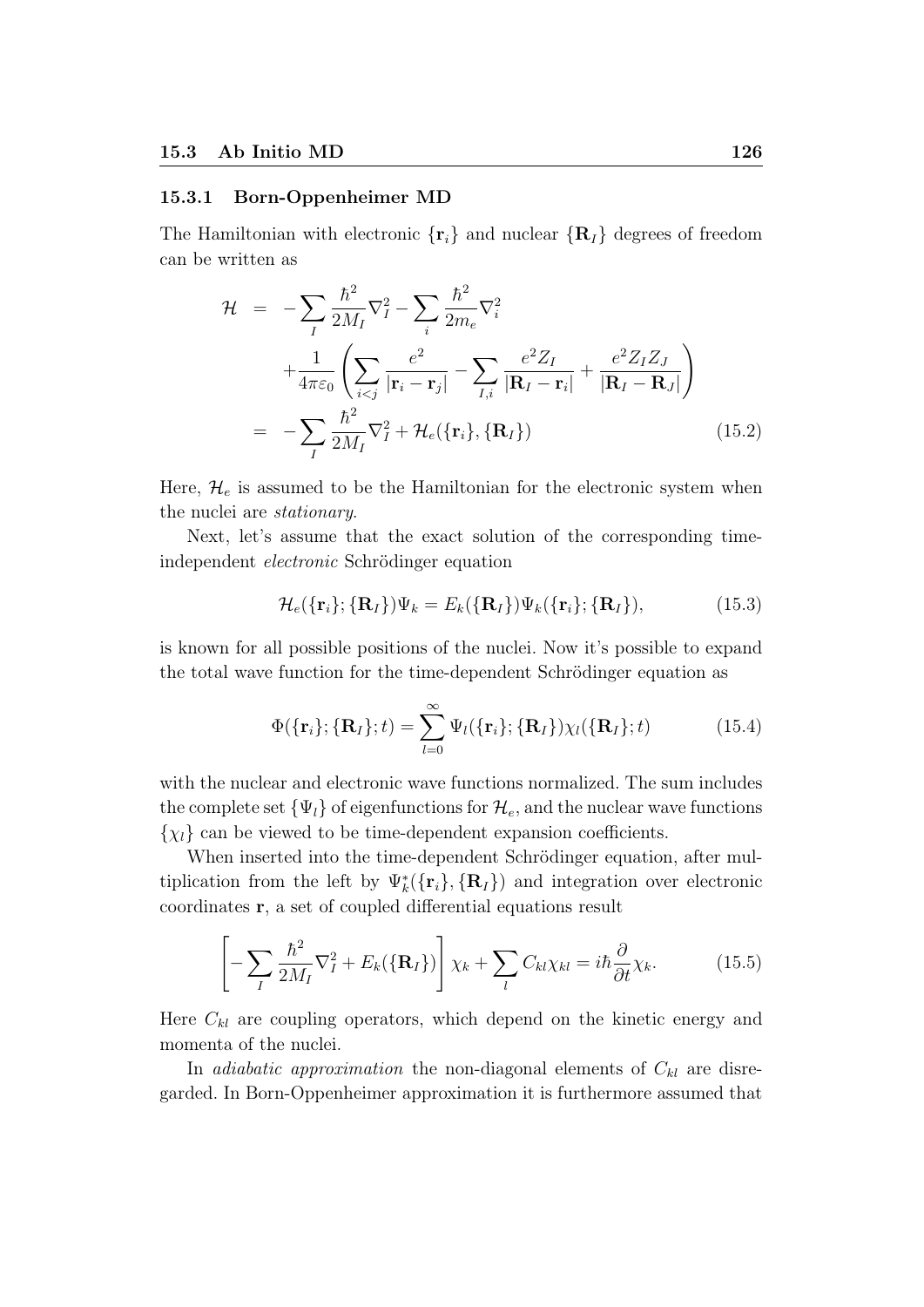$C_{kk} \approx 0$ , which leads to:

$$
\left[ -\sum_{I} \frac{\hbar^2}{2M_I} \nabla_I^2 + E_k(\{\mathbf{R}_I\}) \right] \chi_k = i\hbar \frac{\partial}{\partial t} \chi_k \tag{15.6}
$$

This approximation is safe for most physically interesting cases.

The next step is to approximate the nuclei as classical point particles. This is done by rewriting the corresponding wave function in terms of an amplitude factor  $A_k$  and a phase  $S_k$ 

$$
\chi_k(\{\mathbf{R}_I\};t) = A_k(\{\mathbf{R}_I\};t)\exp[iS_k(\{\mathbf{R}_I\};t)/\hbar]
$$
(15.7)

Using the following transformation for the momenta of the nuclei:

$$
\mathbf{P}_I \equiv \nabla_I S_k,\tag{15.8}
$$

the Newtonian equations of motion  $\dot{\mathbf{P}}_I = -\nabla_I \mathcal{U}_k(\{\mathbf{R}_I\})$  can be written as

$$
\frac{d\mathbf{P}_I}{dt} = -\nabla_I E_k \quad \text{or}
$$

$$
M_I \ddot{\mathbf{R}}_I(t) = -\nabla_I \mathcal{U}_k^{\text{BO}}(\{\mathbf{R}_I(t)\})
$$
(15.9)

which holds separately for each decoupled electronic state  $k$ .

- The nuclei move according to classical mechanics in an effective potential  $\mathcal{U}_k^{\text{BO}}$ , which is given by the Born-Oppenheimer potential energy surface  $E_k$ .
- $E_k$  is obtained by solving the time-independent electronic Schrödinger equation for the kth state at the given nuclear configuration  $\{R_l(t)\}.$
- Because we now directly obtain the forces from the Born-Oppenheimer total energy  $E_k$ , this approach is often called *Born-Oppenheimer mo*lecular dynamics.
- Because the time-independent Schrödinger equation was utilized for the electronic system, this approach doesn't maintain the quantum mechanical time evolution of the system.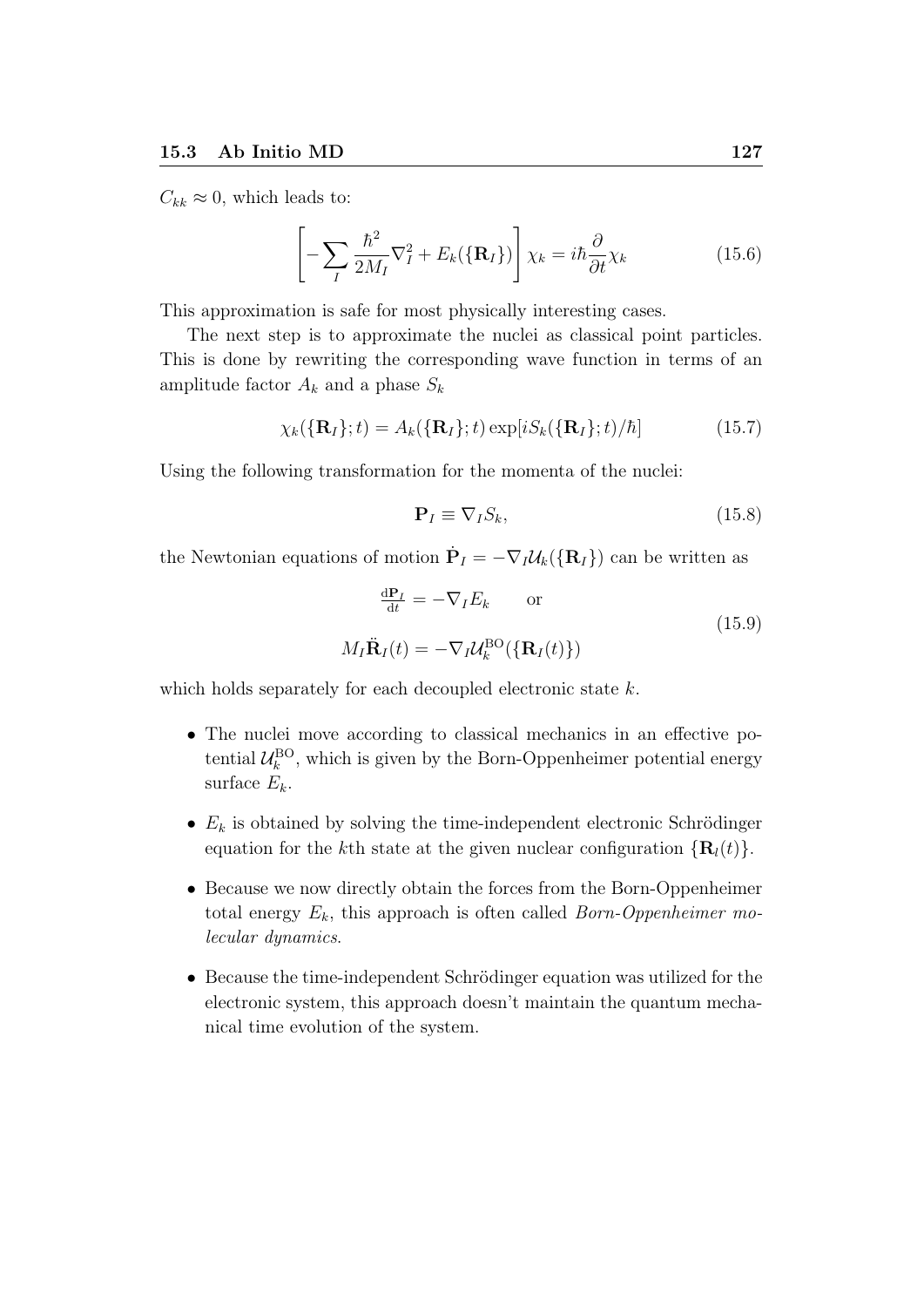#### 15.3.2 Ehrenfest MD

Another approach, which does maintain the QM time evolution, involves directly separating the total wave function  $\Phi({\{r_i\}}, {\{R_I\}};t)$  so that the classical limit can be imposed for the nuclei only. The simplest form is a product

$$
\Phi(\{\mathbf{r}_i\}, \{\mathbf{R}_I\}; t) \approx \Psi(\{\mathbf{r}_i\}; t) \chi(\{\mathbf{R}_I\}; t) \exp\left[\frac{i}{\hbar} \int_{t_0}^t \tilde{E}_e(t') dt'\right], \qquad (15.10)
$$

where both wave functions again are separately normalized at every instant of time. To simplify equations, a phase factor

$$
\tilde{E}_e = \int \Psi^*(\{\mathbf{r}_i\};t) \chi^*(\{\mathbf{R}_I\};t) \mathcal{H}_e \Psi(\{\mathbf{r}_i\};t) \chi(\{\mathbf{R}_I\};t)) \mathrm{d} \mathbf{r} \mathrm{d} \mathbf{R} \qquad (15.11)
$$

is introduced.

Inserting this wave function to the equations for the Hamiltonian and to the Schrödinger equation and implying conservation d  $\langle \mathcal{H} \rangle /dt \equiv 0$  can be shown to lead to the following relations

$$
i\hbar \frac{\partial \Psi}{\partial t} = -\sum_{i} \frac{\hbar}{2m_{e}} \nabla_{i}^{2} \Psi
$$
  
+ 
$$
\left\{ \int \chi^{*}(\{\mathbf{R}_{I}\}; t) \mathcal{U}_{n-e}(\{\mathbf{r}_{i}\}, \{\mathbf{R}_{I}\}) \chi(\{\mathbf{R}_{I}\}; t) d\mathbf{R} \right\} \Psi
$$
(15.12)  

$$
i\hbar \frac{\partial \chi}{\partial t} = -\sum_{i} \frac{\hbar}{2M_{I}} \nabla_{I}^{2} \chi
$$
  
+ 
$$
\left\{ \int \Psi^{*}(\{\mathbf{r}_{i}\}; t) \mathcal{H}_{e}(\{\mathbf{r}_{i}\}, \{\mathbf{R}_{I}\}) \Psi(\{\mathbf{r}_{i}\}; t) d\mathbf{r} \right\} \chi.
$$
(15.13)

These coupled time-dependent Schrödinger equations form the basis of the time-dependent self-consistent field (TDSCF) method introduced in 1930 by Paul Dirac. Both the electrons and the nuclei move quantum mechanically in time-dependent effective potentials (i.e., average fields, given in the curly brackets).

Next step is to again approximate the nuclei as classical point particles, which is done similarly to what was shown for the Born-Oppenheimer case. This gives for the equations of motion:

$$
\frac{d\mathbf{P}_I}{dt} = -\nabla_I \int \Psi^* \mathcal{H}_e \Psi d\mathbf{r} \quad \text{or}
$$
\n
$$
M_I \ddot{\mathbf{R}}_I(t) = -\nabla_I \mathcal{U}_e^E (\{\mathbf{R}_I(t)\}) \quad (15.14)
$$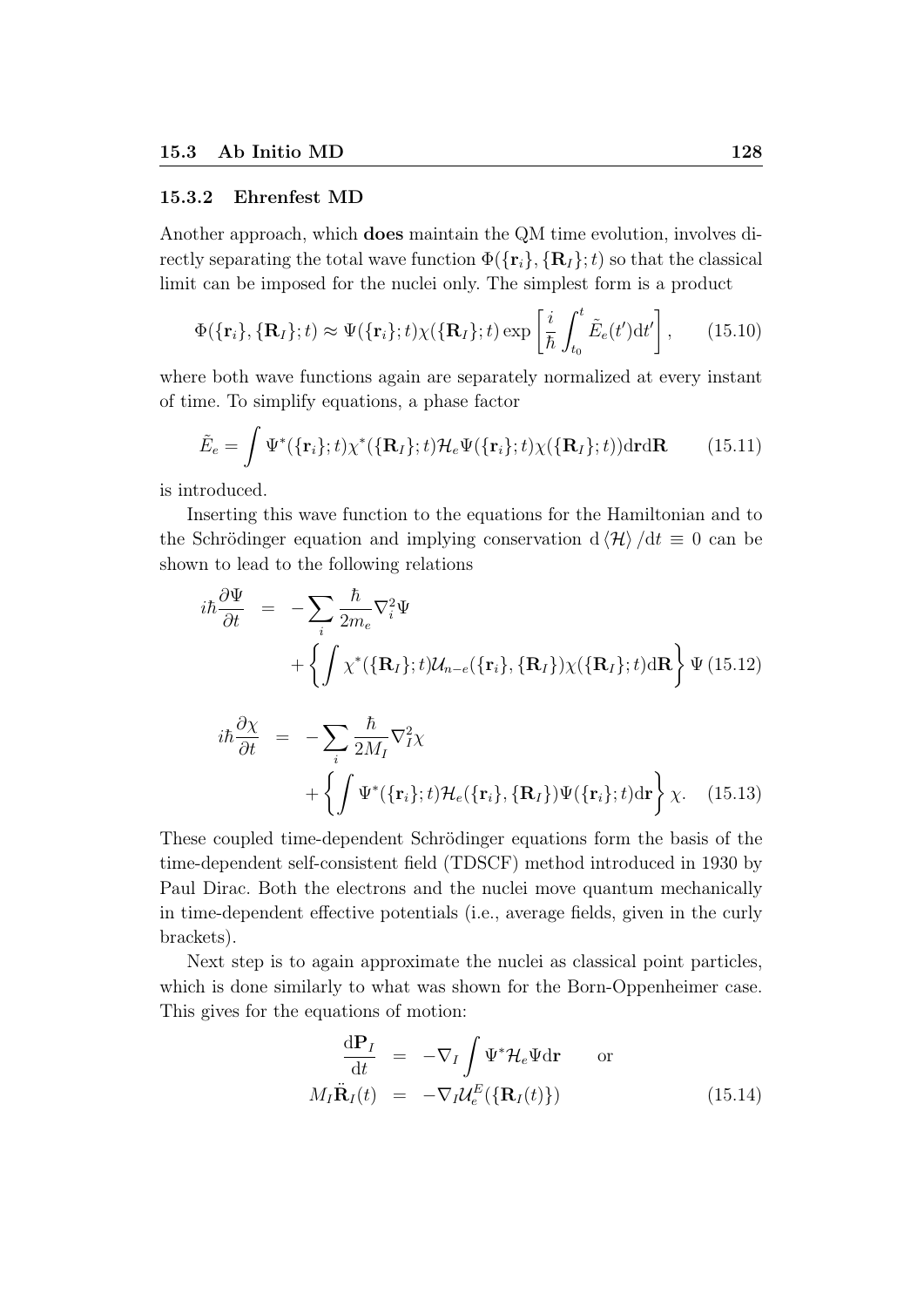Here  $\mathcal{U}^E_e = \langle \Psi | \mathcal{H}_e | \Psi \rangle$  is now the Ehrenfest potential, which is given by quantum dynamics of the electrons by solving the time-dependent electronic Schrödinger equation

- The AIMD approach using these equations of motion simultaneously to the time-dependent Schrödinger equation for electrons is called Ehrenfest molecular dynamics.
- This is a mixed approach where nuclei are treated as classical particles, but electrons retain their QM nature.
- As a limiting case to the Ehrenfest method, it can be reduced to the Born-Oppenheimer method by restricting the electronic system to its ground state.

#### 15.3.3 Comparison Between BOMD and EMD

In the Born-Oppenheimer approach, the electronic state is obtained from the time-independent, i.e., stationary, Schrödinger equation. This implies that the time dependence of the electronic system is dictated by the motion of the nuclei, which it just follows. The method can be expressed for the electronic ground state as

$$
M_I \ddot{R}_I(t) = -\nabla_I \min_{\Psi_0} {\{\langle \Psi_0 | \mathcal{H}_e | \Psi_0 \rangle \}}
$$
  

$$
E_0 \Psi_0 = \mathcal{H}_e \Psi_0.
$$
 (15.15)

It is possible to consider also a certain excited state  $\Psi_k, k > 0$  within the Born-Oppenheimer method, but without any interferences with other states.

• The BOMD is very dependent on that a minimum  $\langle \mathcal{H}_e \rangle$  is reached in each time step to ensure good results.

In the case of Ehrenfest MD, the forces are calculated  $_{\rm o}$ , on-the-fly" as the nuclei are propagated using classical mechanics. They can be numerically solved simultaneously from the coupled set of quantum/classical equations

$$
M_I \ddot{\mathbf{R}}_I(t) = -\nabla_I \int \Psi^* \mathcal{H}_e \Psi \mathrm{d}\mathbf{r} = -\nabla_I \left\langle \mathcal{H}_e \right\rangle \tag{15.16}
$$

$$
i\hbar \frac{\partial \Psi}{\partial t} = \left[ -\sum_{i} \frac{\hbar^2}{2m_e} \nabla_i^2 + \mathcal{U}_{n-e}(\{\mathbf{r}_i\}, \{\mathbf{R}_I(t)\}) \right] \Psi
$$
  
=  $\mathcal{H}_e \Psi.$  (15.17)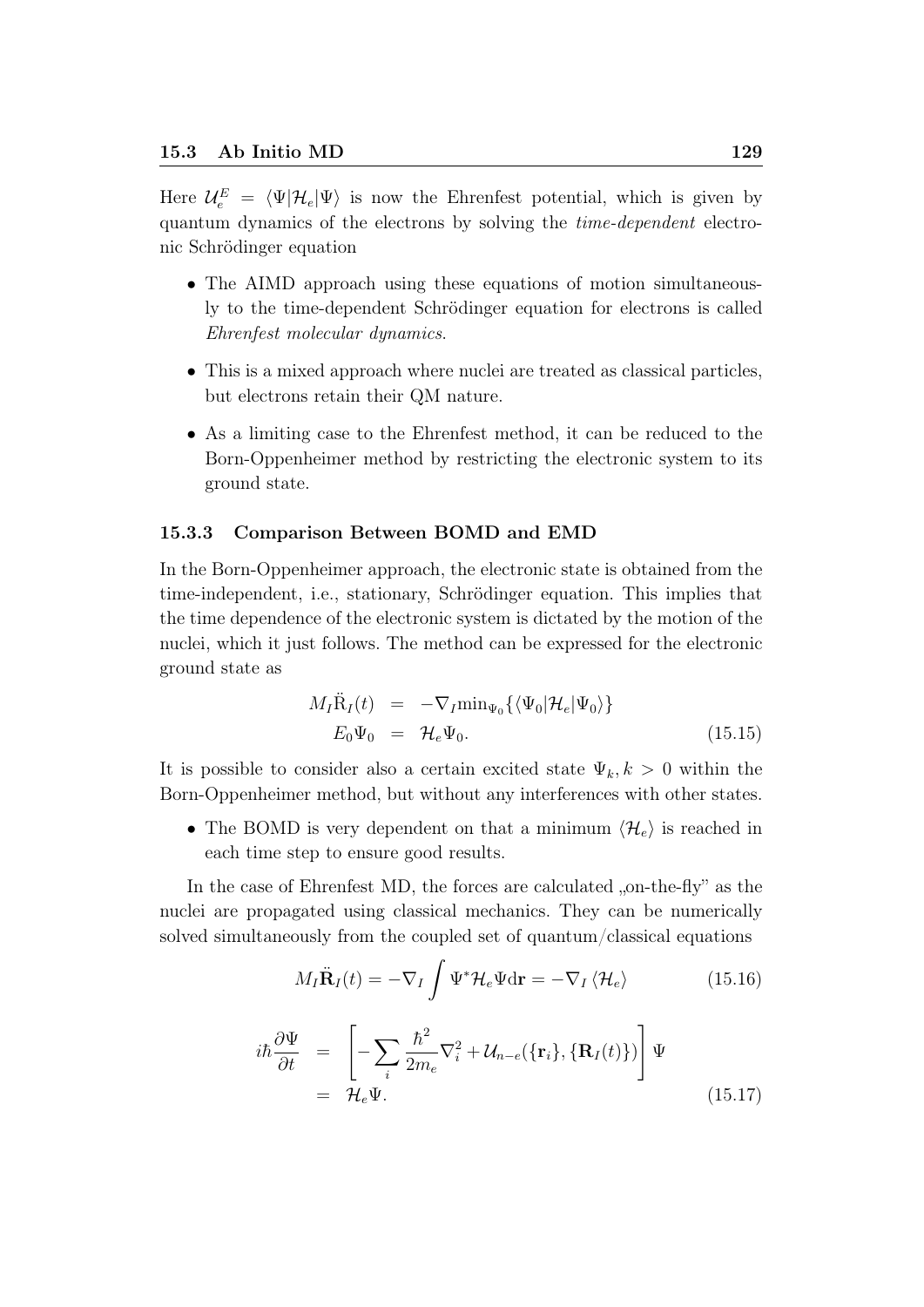This can be done conveniently by expanding the electronic wave function Ψ as

$$
\Psi(\{\mathbf{r}_i\}, {\{\mathbf{R}_I\}}; t) = \sum_{l=0}^{\infty} c_l(t) \Psi_l({\{\mathbf{r}_i\}}; {\{\mathbf{R}_I\}}),
$$
\n(15.18)

where  $c_l(t)$  are complex coefficients which determine the occupations of each state l and  $\Psi_l$  are solutions to the *time-independent* Schrödinger equation. This approach includes the transitions between different electronic states  $\Psi_k$ and  $\Psi_l$  within the framework of classical nuclear motion and the mean-field approximation of the coupled problem.

• The Ehrenfest method includes electron dynamics and requires therefore a very short time step.

#### 15.3.4 Car-Parrinello MD

Taking into account the strengths and weaknesses of BOMD and EMD, an ideal AIMD method would

- 1. integrate the equations of motion on long time scale, but also
- 2. take advantage of the smooth time evolution of the propagating electronic wave function.

This is attempted in the Car-Parrinello method. The basic idea of this method can be viewed as a classical-mechanical adiabatic energy-scale separation performed on the fast electronic and slow nuclear motions. In order to do this, the energy of the electronic subsystem  $\langle \Psi_0 | \mathcal{H}_e | \Psi_0 \rangle$ , which is a function of  $\{R_I\}$  is treated as a functional of the wave function  $\Psi_0$  and thus of a set of orbitals  $\{\phi_i\}.$ 

In classical mechanics, the force on the nuclei is obtained from the derivative of a Lagrangian with respect to  $\{R_I\}$ . In a similar manner, a functional derivative with respect to  $\{\phi_i\}$  yields correct force on the orbitals, given a suitably defined Lagrangian. To serve this purpose Car and Parrinello introduced the following class of Lagrangians:

$$
\mathcal{L}_{\rm CP} = \underbrace{\sum_{I} \frac{1}{2} M_I \dot{\mathbf{R}}_I^2 + \sum_{i} \mu \left\langle \dot{\phi}_i \middle| \dot{\phi}_i \right\rangle}_{\text{kinetic energy}} - \underbrace{\left\langle \Psi_0 \middle| \mathcal{H}_e \middle| \Psi_0 \right\rangle}_{\text{potential energy}} + \underbrace{\text{constraints}}_{\text{orthonormality}}. (15.19)
$$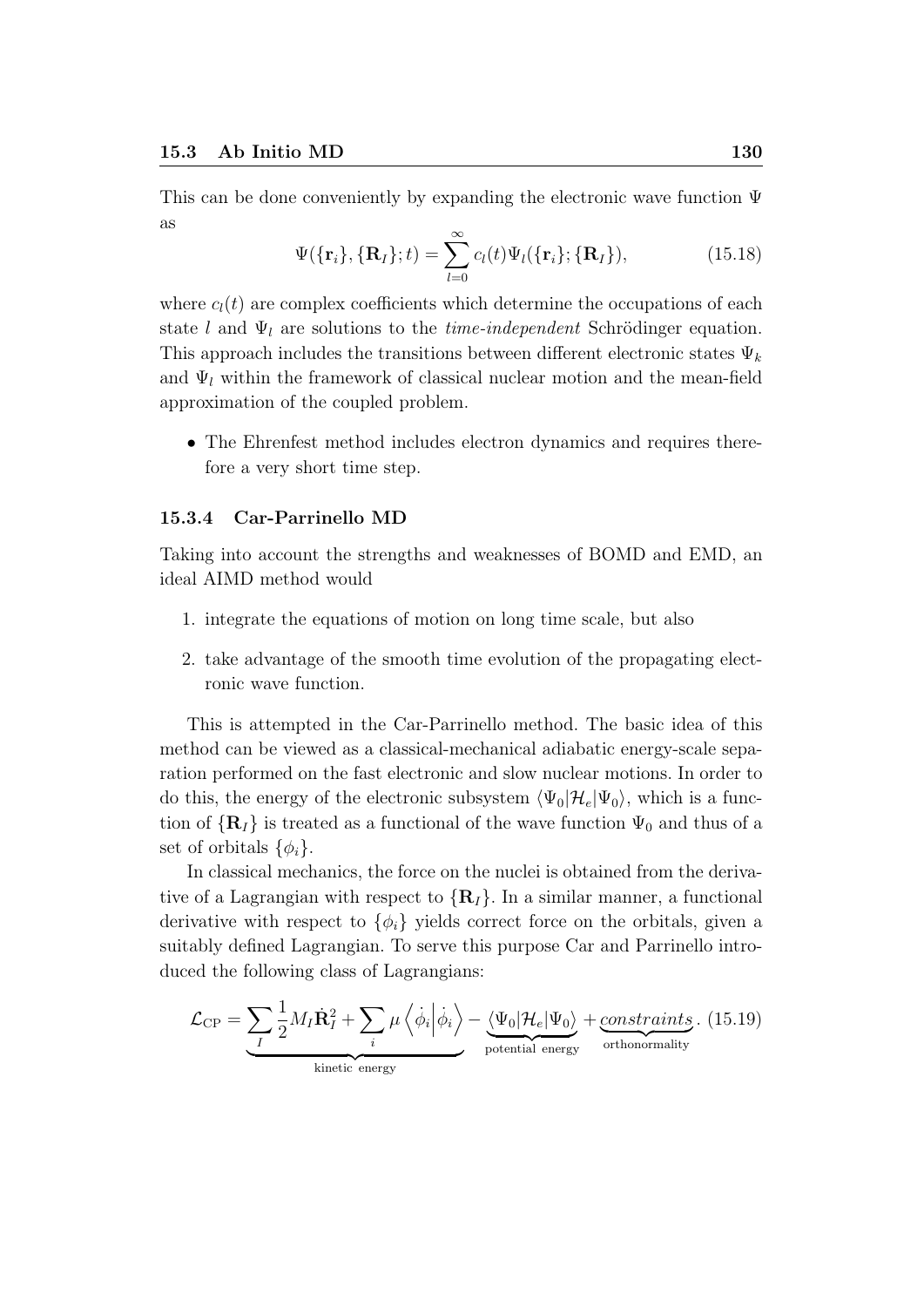Correspondingly, equations of motion are obtained both for the nuclear positions and the orbitals

$$
\frac{\mathrm{d}}{\mathrm{d}t}\frac{\partial \mathcal{L}}{\partial \dot{\mathbf{R}}_I} = \frac{\partial \mathcal{L}}{\partial \mathbf{R}_I}, \qquad \frac{\mathrm{d}}{\mathrm{d}t}\frac{\delta \mathcal{L}}{\delta \dot{\phi}_i^*} = \frac{\delta \mathcal{L}}{\delta \phi_i^*}, \tag{15.20}
$$

which leads to the following equations of motion:

$$
M_I \ddot{\mathbf{R}}_I(t) = -\frac{\partial}{\partial \mathbf{R}_I} \langle \Psi_0 | \mathcal{H}_e | \Psi_0 \rangle + \frac{\partial}{\partial \mathbf{R}_I} \{constraints \} \qquad (15.21)
$$

$$
\mu \ddot{\phi}_i(t) = -\frac{\delta}{\delta \phi_i^*} \langle \Psi_0 | \mathcal{H}_e | \Psi_0 \rangle + \frac{\delta}{\delta \phi_i^*} \{ constraints \}. \tag{15.22}
$$

Here  $\mu$  is a fictitious mass assigned to the orbital degrees of freedom.

According to the Car-Parrinello equations of motion, the nuclei evolve in time at a certain physical temperature  $\propto \sum_{I} M_{I} \dot{\mathbf{R}}_{I}^{2}$ , whereas a "fictitious temperature"  $\propto \sum_i \mu \left\langle \dot{\phi}_i \right| \dot{\phi}$  $\langle i \rangle$  is associated with the electronic degrees of freedom. In this terminology, "low electronic temperature" or "cold electrons" means that the electronic subsystem is close to its instantaneous minimum energy, i.e. close to the exact Born-Oppenheimer energy surface.

- A low fictitious temperature assures that the electronic subsystem is kept close to its ground state.
- Simultaneously, the nuclei must be kept at much higher temperatures.
- This is only possible if the energy transfer from the "hot nuclei" to the "cold electrons" remains practically impossible at the relevant time scales.
- This requires that the corresponding vibrational density of states do not substantially overlap.



Vibrational density of states of a electronic system (continuous spectra) as compared to a harmonic approximation (stick spectra) and the highest frequency phonon mode (triangle). Here states are well separated.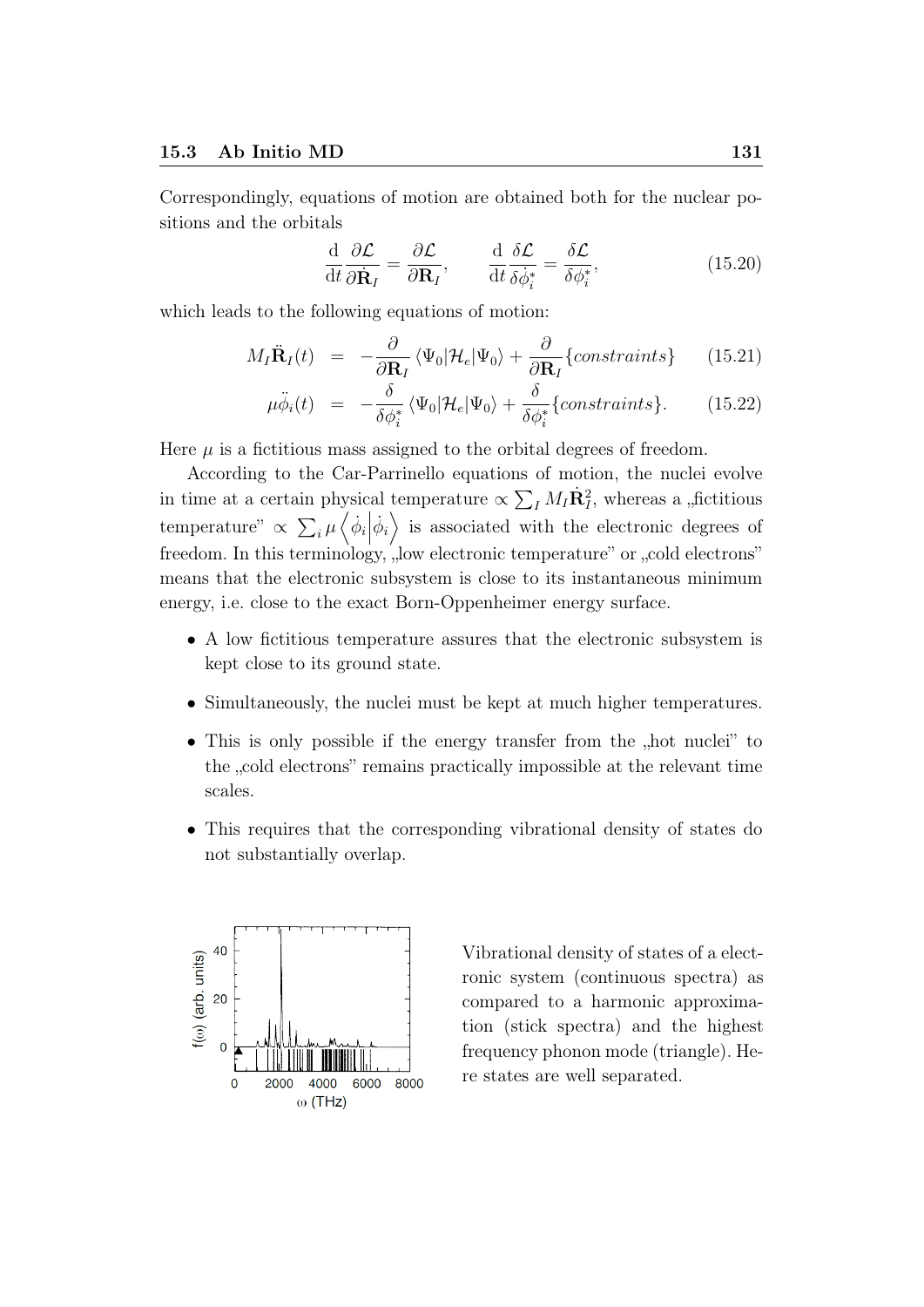Still, the fictitious temperature oscillates around a constant value due to the drag caused by the movement of the nuclei, but these oscillations are several orders of magnitude smaller than what would affect the total energy of the system. Thus Car-Parrinello MD produces a constant energy for the relevant time scales, and thereby properly describes a microcanonical  $(NVE)$ system.

In some cases heating of the electronic system can become a problem. For this situation two solutions have been proposed:

- Separate Nosé-Hoover thermostats for electronic subsystem and nuclei, which keeps the electrons , cool".
- Application of an additional constraint which prevents heating of the electronic system by the nuclei.

A remaining question is if the forces acting on the nuclei correspond to the actual forces in the real system. When taking forces from well-converged Born-Oppenheimer MD simulations as a reference, it was found that Car-Parrinello forces at most instants deviate from these. However, the deviations were so small and oscillating within a few time steps that they were irrelevant for the simulation.

# 16 Electronic Structure Methods

For all types of AIMD we need to calculate the forces on the nuclei from

$$
M_I \ddot{\mathbf{R}}_I = -\nabla_I \left\langle \Psi_0 | \mathcal{H}_e | \Psi_0 \right\rangle, \tag{16.1}
$$

which essentially means solving the time independent electronic Schrödinger equation.

# 16.1 Hartree-Fock Method

Within the Hartree-Fock (HF) method the electronic wave function is represented by a single Slater determinant

$$
\Phi = \frac{1}{\sqrt{N!}} \begin{vmatrix} \phi_1(\mathbf{r}_1, \sigma_1) & \phi_1(\mathbf{r}_2, \sigma_2) & \dots & \phi_1(\mathbf{r}_N, \sigma_N) \\ \phi_2(\mathbf{r}_1, \sigma_1) & \phi_2(\mathbf{r}_2, \sigma_2) & \dots & \phi_2(\mathbf{r}_N, \sigma_N) \\ \vdots & \vdots & \ddots & \vdots \\ \phi_N(\mathbf{r}_1, \sigma_1) & \phi_N(\mathbf{r}_2, \sigma_2) & \dots & \phi_N(\mathbf{r}_N, \sigma_N) \end{vmatrix}
$$
(16.2)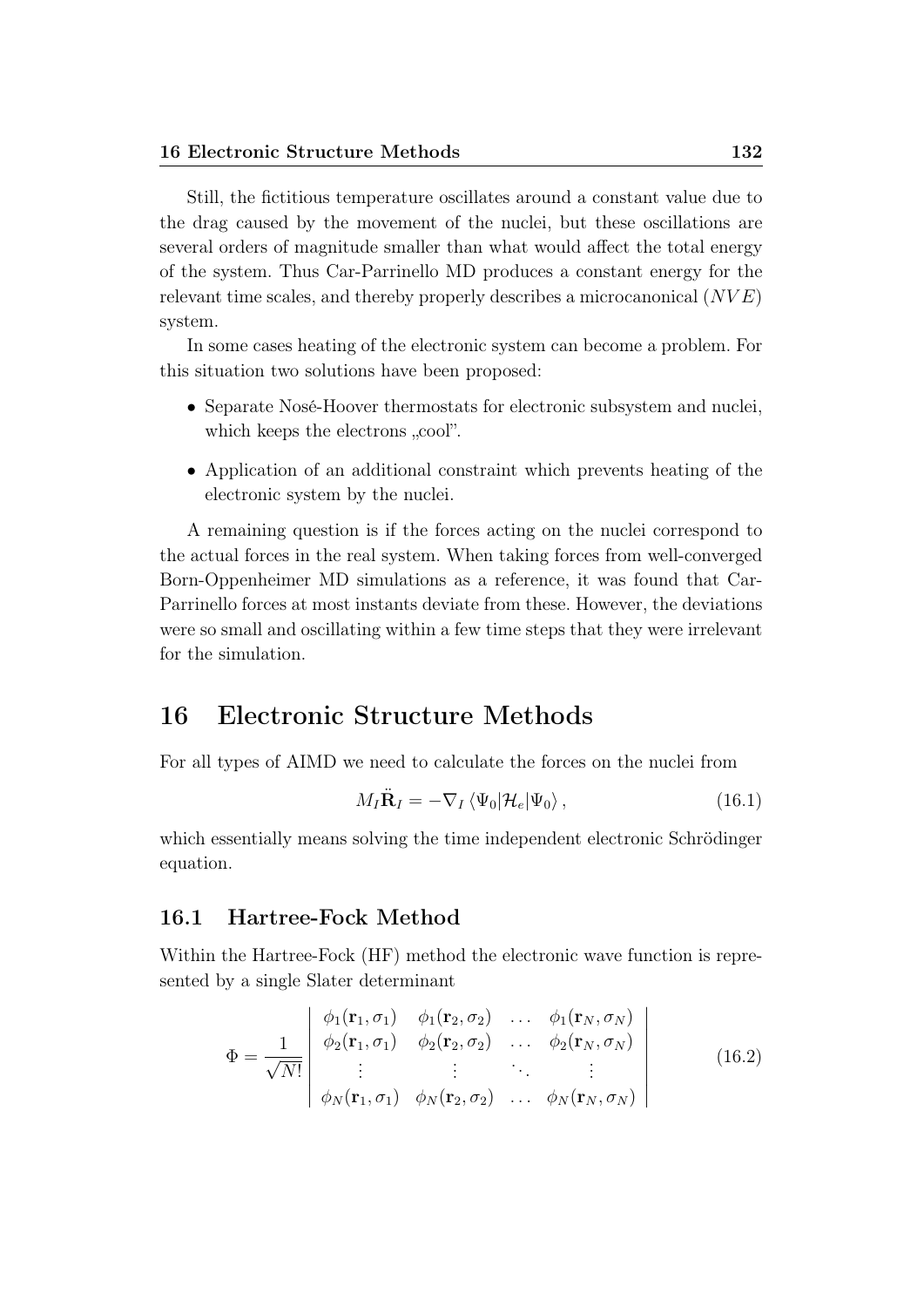with  $\phi_i(\mathbf{r}_j, \sigma_j)$  being single particle spin-orbital, which can be expressed as product of a spatial and a spin function  $\phi_i(\mathbf{r}_j, \sigma_j) = \psi_i^{\sigma}(\mathbf{r}_j) \alpha_i(\sigma_j)$ . Spinorbitals are also chosen to be orthonormal. The use of a Slater determinant instead of a simple product is required in order to fulfil the antisymmetry requirement due to the Pauli principle.

The expectation value of the Hamiltonian can now be written as

$$
\langle \Phi | \mathcal{H}_e | \Phi \rangle = \sum_{i,\alpha} \int \mathrm{d} \mathbf{r} \psi_i^{\sigma *}(\mathbf{r}) \left[ -\frac{1}{2} \nabla^2 + \mathcal{U}_{\text{ext}}(\mathbf{r}) \right] \psi_i^{\sigma}(\mathbf{r}) + E_{II}
$$
  
+ 
$$
\frac{1}{2} \sum_{i,j,\sigma_i,\sigma_j} \int \mathrm{d} \mathbf{r} \mathrm{d} \mathbf{r}' \psi_i^{\sigma_i *}(\mathbf{r}) \psi_j^{\sigma_j *}(\mathbf{r}') \frac{1}{|\mathbf{r} - \mathbf{r}'|} \psi_i^{\sigma_i}(\mathbf{r}) \psi_j^{\sigma_j}(\mathbf{r}') \qquad (16.3)
$$
  
- 
$$
\frac{1}{2} \sum_{i,j,\sigma} \int \mathrm{d} \mathbf{r} \mathrm{d} \mathbf{r}' \psi_i^{\sigma *}(\mathbf{r}') \psi_j^{\sigma *}(\mathbf{r}) \frac{1}{|\mathbf{r} - \mathbf{r}'|} \psi_i^{\sigma}(\mathbf{r}) \psi_j^{\sigma}(\mathbf{r}')
$$

with

- first line including sums over single particles
- second line containing the Coulomb interactions between two particles
- third line containing the exchange interactions between two particles of the same(!) spin.

The wave function is optimized by minimization of the expectation value. This gives the best single-determinant wave function for the system (constrained by the basis functions used to represent the orbitals).

- Obtained orbitals can be interpreted using Koopman's theorem: The eigenvalue of a filled orbital is equal to the change in energy, if an electron is subtracted from the system, keeping all other orbitals the same. I.e. the eigenvalue of an orbital can be seen as approximation for the ionization energy.
- Interactions between electrons are only included in an average way, therefore correlation effects beyond electron exchange are neglected. Correlation always stabilizes a system, the HF energy is thus an upper limit for the exact energy.
- Correlation effects can be accounted for in post-HF methods by systematically using additional Slater determinants in the construction of the wave function. This is computationally very demanding.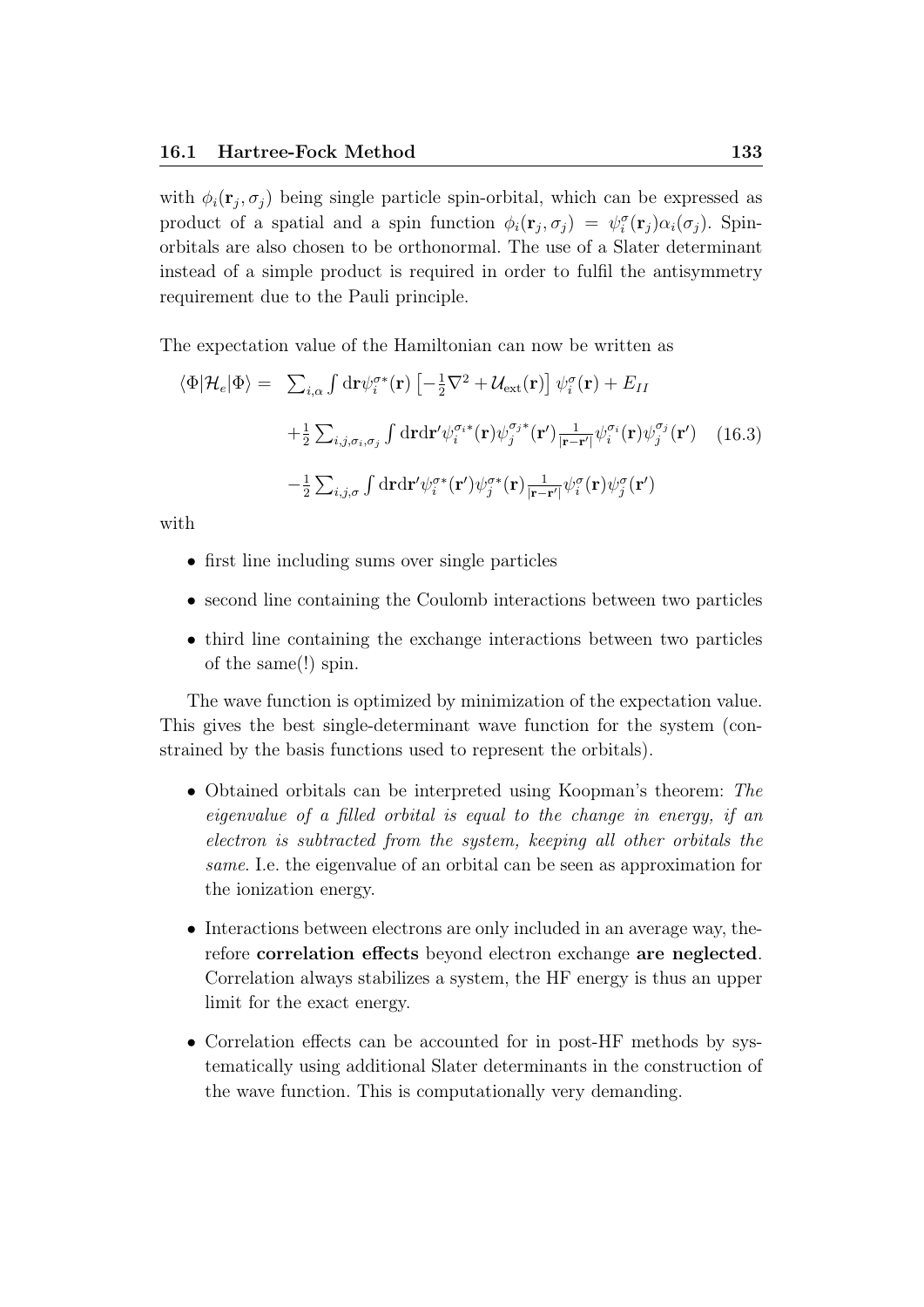# 16.2 Density Functional Theory

The use of density functional theory in electronic structure calculations is based on two theorems by Hohenberg and Kohn. It has since then developed to become the most widespread (set of) method(s) used in electronic structure calculations. The theorems are:

• For any system of interaction particles in  $V_{\text{ext}}$ , the potential is defined uniquely, except for a constant, by the ground state particle density  $n_0(\mathbf{r})$ .

Corollary: The ground state density uniquely determines the potential, thus the Hamiltonian, and thereby the many-body wave functions for all states. Thus all properties of the system are determined by  $n_0(\mathbf{r})$ .

• A universal functional for the energy  $E[n]$  in terms of the density  $n(\mathbf{r})$ can be defined, valid for **any** external potential  $V_{\text{ext}}$ . The exact ground state energy of the system is the global minimum value of this functional, and the density which minimizes the functional is the exact ground state density  $n_0(\mathbf{r})$ .

**Corollary:** The functional  $E[n]$  alone is sufficient to determine the exact ground state energy and density.

This allows us in principle to derive all properties of the system directly from the electron density without having to solve the Schrödinger equation.

• While the many-body wave function of N particles depends on  $3N$ variables, the electron density in principle depends only on 3 spatial coordinates.

However, even though the existence of a functional connecting the electron density to the energy has been proven,

- the form of the functional is not known,
- and no method has been given to find the functional.

Still, a huge number of approximate functionals have been developed that give very good results.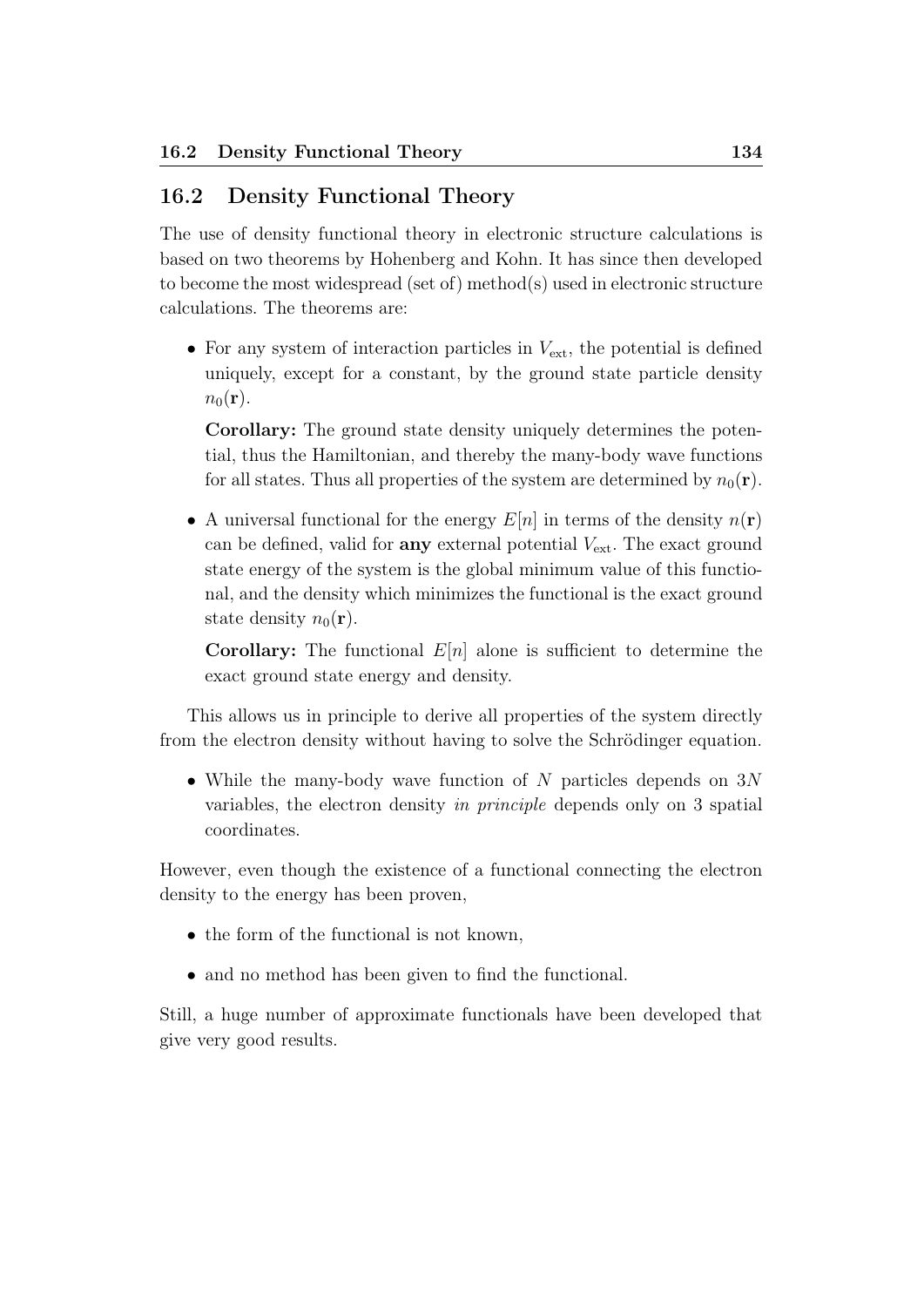# 16.2.1 Kohn-Sham Theory

• Nearly all practically relevant functionals are based on the Kohn-Sham (KS) ansatz.

The largest problem in early DFT has been the representation of the kinetic energy of the electrons. The idea of the KS formalism is to split the kinetic energy into two terms - one that can be calculated exactly, and a small correction term.

- The electron density of the original interacting system is equal to that of some arbitrary non-interacting system.
- The kinetic energy of the non-interacting system can be exactly calculated.

The exact kinetic energy of the non-interacting system of N electrons is given as

$$
T_S = -\frac{1}{2} \sum_{i=1}^{N} \langle \psi_i | \nabla^2 | \psi_i \rangle
$$
 (16.4)

However, this calculations requires the use of orbitals again, thus the calculation depends on 3N coordinates again. These orbitals (denoted Kohn-Sham orbitals) are not identical with orbitals derived from Hartree-Fock theory and lack strictly speaking physical meaning.

The classical Coulomb energy can be directly calculated from the electron density

$$
J[n] = \frac{1}{2} \int d\mathbf{r} d\mathbf{r}' \frac{n(\mathbf{r})n(\mathbf{r}')}{|\mathbf{r} - \mathbf{r}'|}
$$
(16.5)

The total electronic energy can now be written as

$$
E_{\text{DFT}}[n] = T_S[n] + E_{\text{ne}}[n] + J[n] + E_{\text{xc}}[n] \tag{16.6}
$$

with the exchange-correlation energy  $E_{\rm xc}[n]$  being the difference of the kinetic and internal interaction energies between the true and the fictitious noninteracting system.

$$
E_{\rm xc}[n] = (T[n] - T_S[n]) + (E_{\rm ee}[n] - J[n]) \tag{16.7}
$$

So, now only a correct functional  $E_{\rm xc}[n]$  is needed in order to give the exact ground state energy and electron density. Unfortunately this is not known. But the portion of the total energy that has to be approximated is much smaller than without the Kohn-Sham method.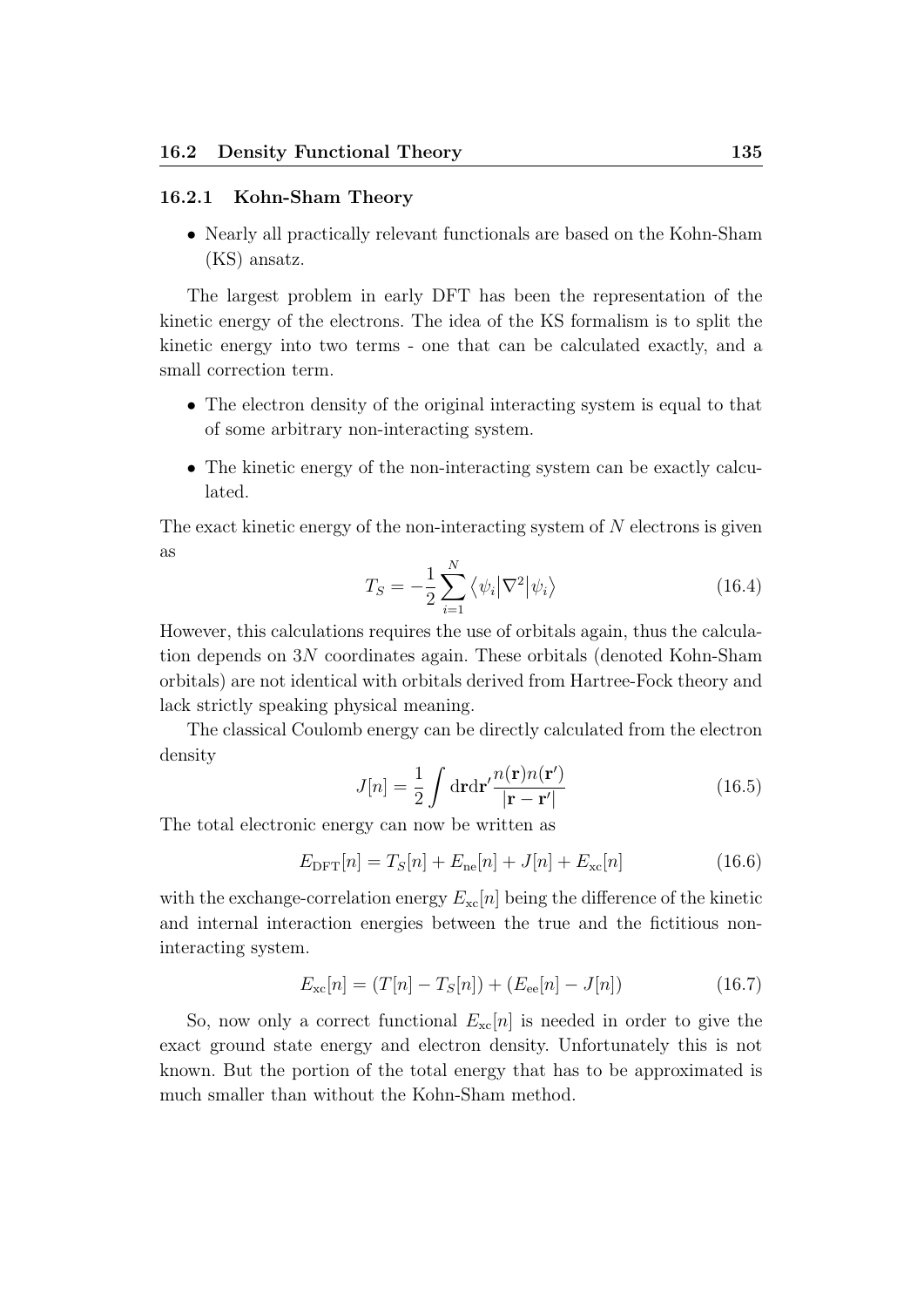- DFT wouldn't have acchieved it's current status without practical, approximate functionals, which are possible because of the Kohn-Sham ansatz, which separates the exchange-correlation functional from other interactions.
- Even though the exact functional  $E_{\rm xc}[n]$  must be very complex, great progress has been made with rather simple approximations.
- Unfortunately, no systematic way exists to improve the results (as there is in HF theory by including additional determinants).

#### 16.2.2 Functionals

### • Local (Spin) Density Approximation (L(S)DA)

The local spin density approximation is based on the assumption that the system can locally be treated as an uniform electron gas. For this case the exchange energy is known exactly.

$$
E_{\mathbf{x}}^{\text{LSDA}}[n] = -2^{1/3} C_{\mathbf{x}} \sum_{\sigma} \int n_{\sigma}^{4/3}(\mathbf{r}) d\mathbf{r}
$$
 (16.8)

Also, the correlation energy has been derived for the high and low density limit; for intermediate densities several different parametrizations exist.

- LSDA is exact for uniform electron gas.
- Can be expected to work for metals with nearly-free electrons.
- For system with strongly varying electron density (like molecules) LSDA often fails dramatically.

### • Generalized Gradient Approximation (GGA)

Improvements over LSDA must consider variations in the electron density. A step in this direction is to make the exchange and correlation energies dependent not only on the electron density, but also on derivatives thereof. Straightforward inclusion of terms depending on the first derivative, however, leads often to worse results than the uncorrected functional. Generalized gradient approximation functionals include first derivatives together with terms ensuring correct behaviour.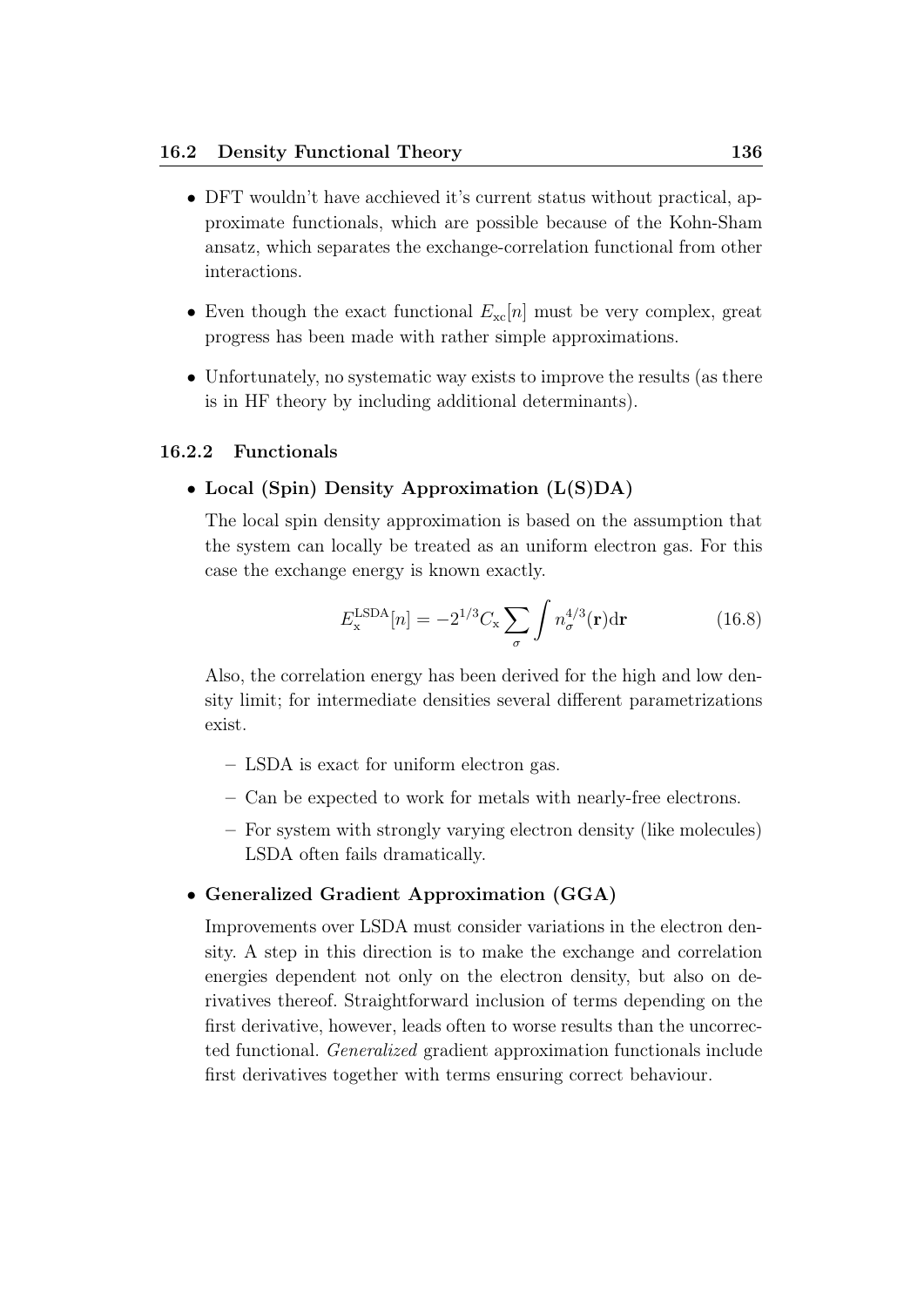- Many GGA functionals give reasonably good results for chemically complex systems.
- Common exchange functionals include B (or B88) and OPTX.
- Common correlation funcitonals are LYP, PW86, PW91, and PBE.

#### • Meta-GGA functionals

A logical extension of the GGA is the inclusion of higher order derivatives into the functional form. These functionals are called meta-GGA functionals. Commonly used functional of this group is B95 and TPSS.

#### • Hybrid functionals

Hybrid functionals approximate part of the exchange energy using the exchange energy of the Kohn-Sham orbital Slater determinant as obtained from Hartree-Fock theory. The ratio between this exact exchange and exchange energy from LSDA or GGA functionals that is to be used in a hybrid functional is often obtained in a fitting process. The extremely common B3LYP functional belongs to this category.

### 16.2.3 Basis Sets & Pseudopotentials

While in calculations on isolated molecules, usually atom centred basis functions are used to generate orbitals, this approach is not not practical for extended (infinite) systems, like a box with periodic boundary conditions. In these the use of plane wave functions

$$
\chi_k(\mathbf{r}) = e^{i\mathbf{k}\cdot\mathbf{r}} \tag{16.9}
$$

is more adequate. This way, the number of basis functions required to describe a system depends only on the dimensions of the periodic cell, and does not grow linearly with the system size.

Plane wave functions are ideal for describing delocalized slowly varying electron densities, such as valence bands in metals. Core electrons, however, are strongly localized around the nucleus and valence orbitals have a number of rapid oscillations in the core region. Describing the core region appropriately would thus require a large number of rapidly oscillating functions. Therefore, plane wave basis sets need to be used in combination with pseudopotentials for smearing out the nuclear charge and modelling the effect of the core electrons.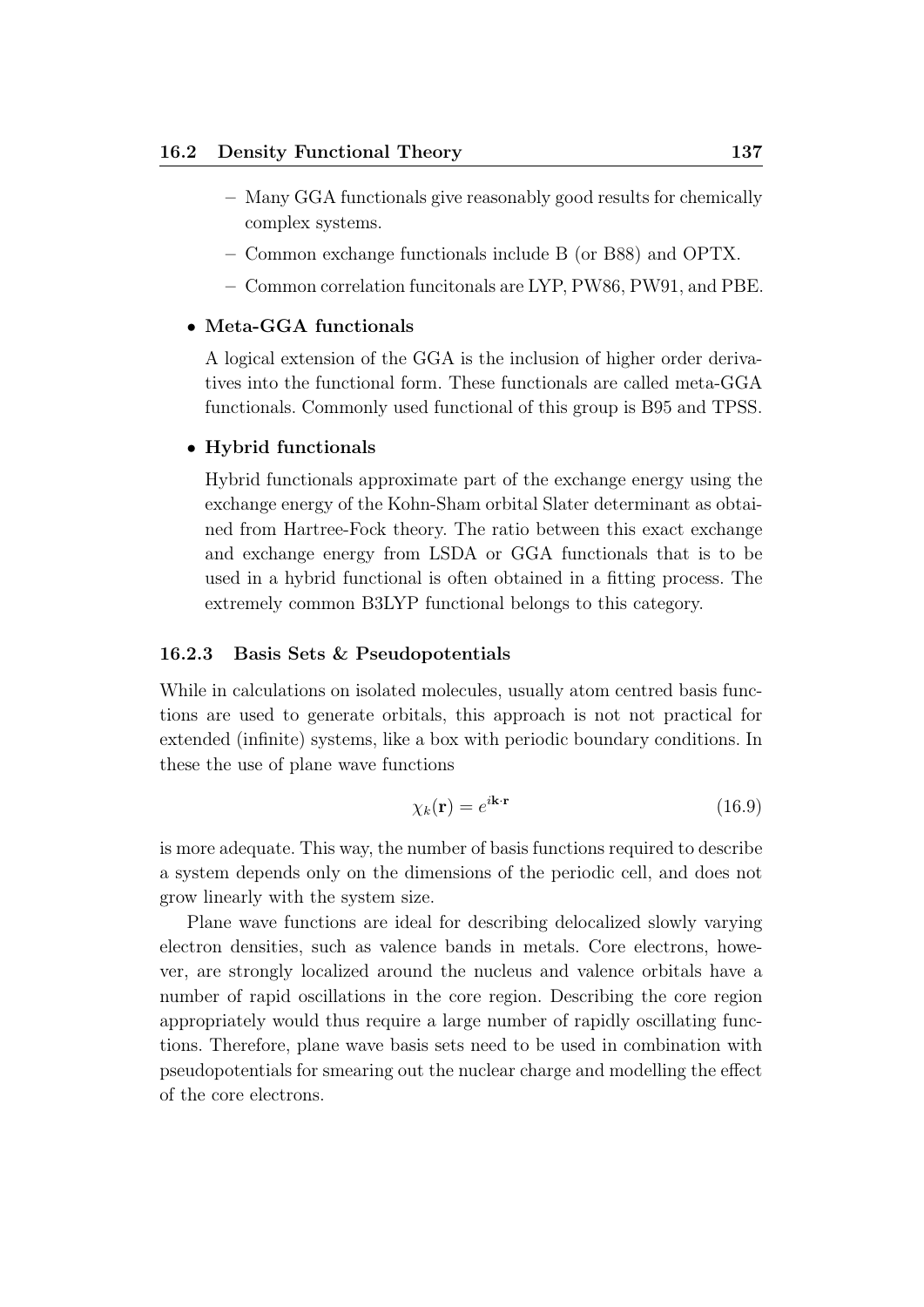

Requirements for a "good" pseudopotential are

- All-electron and pseudo valence eigenvalues agree.
- Wave functions agree beyond a chosen  $R_c$ .
- Logarithmic derivatives agree at  $R_c$ .
- The integrated charge inside  $R_c$  for each wave function agrees (normconservation).
- First energy derivative of the logarithmic derivatives of the wave functions agree at all  $r \geq R_c$ .

Especially the projector augmented wave (PAW) formulation of pseudopotentials has made them appropriate for DFT calculations of total energies and forces.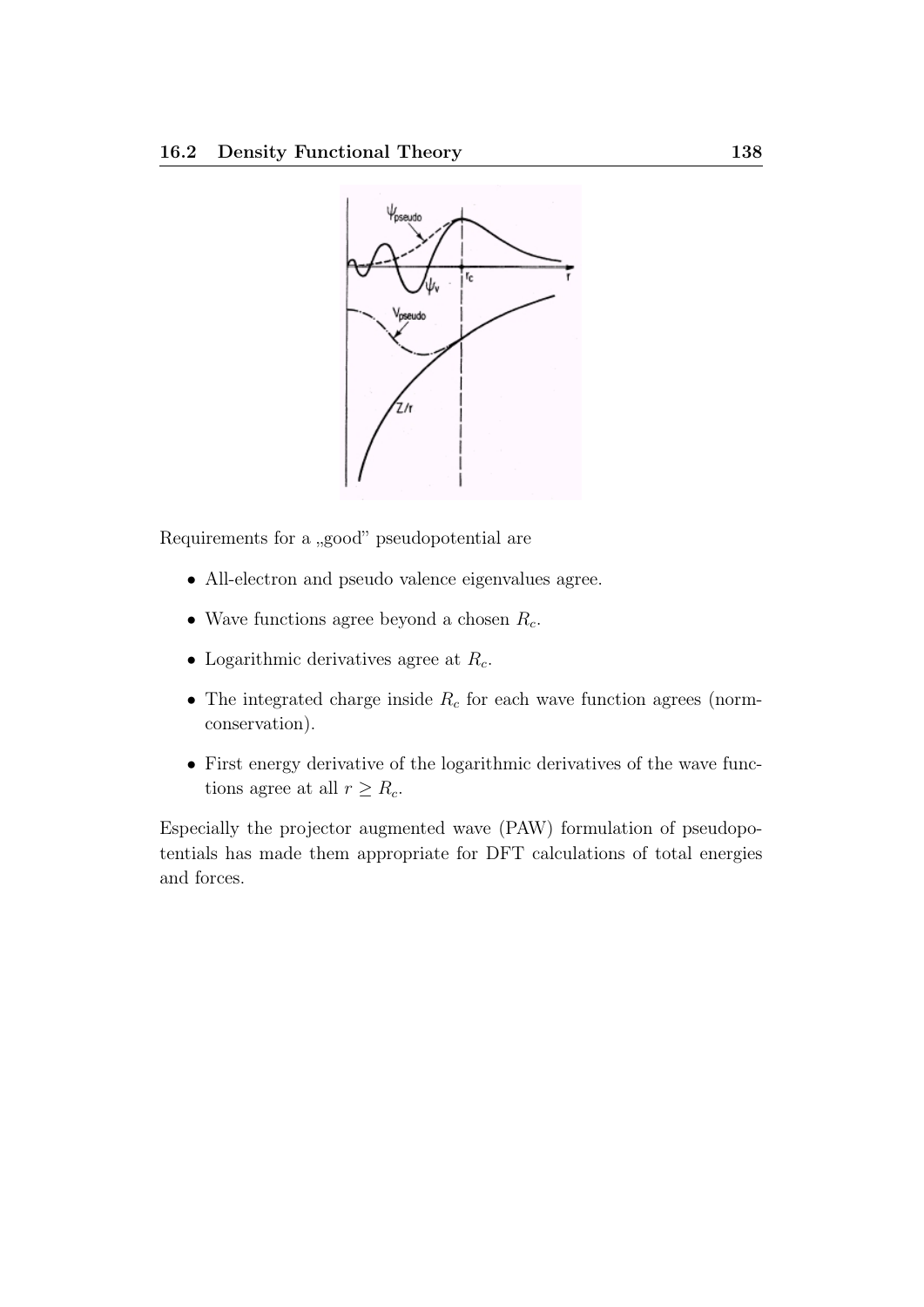# 16.3 Scaling of Methods

| Model                                     | <b>Type</b>                                 | Scaling      | $N_{\text{max}}$ |
|-------------------------------------------|---------------------------------------------|--------------|------------------|
| Full solution of<br>Schrödinger equation  | quantum mechanical,<br>ab initio            | $O(e^N)$     | 1                |
| <b>HF</b> (Hartree-Fock)                  | quantum mechanical,<br>ab initio            | $O(N^{4-8})$ | 50               |
| <b>DFT</b> (density functional<br>theory) |                                             | $O(N^3)$     | 1000             |
| <b>TB</b> (Tight-binding)                 | quantum mechanical<br>(often semiempirical) | $O(N^3)$     | 1000<br>10000    |
| <b>MBP</b> (Many-body poten-<br>tial)     | classical, semiempirical                    | O(N)         | 10 <sup>8</sup>  |
| PP (Pair potential)                       | classical, semiempirical                    | O(N)         | 10 <sup>9</sup>  |

# Summary

Comparison of the different AIMD equations of motion for a single-determinant electronic structure method,  $\Psi_0 = 1/\sqrt{N!} \text{det} \{\psi_i\}.$  The  $\Lambda_{ij}$  employs constraints on the electronic structure.

| AIMD. | – Nuclei                                                                                                                                                           | Electronic structure                                                 |
|-------|--------------------------------------------------------------------------------------------------------------------------------------------------------------------|----------------------------------------------------------------------|
| ВO    | $M_I \mathbf{R}_I(t) = -\nabla_I \min_{\{\phi_i\}} \{ \langle \Psi_0   \mathcal{H}_e   \Psi_0 \rangle \}$ $0 = -\mathcal{H}_e \phi_i + \sum_i \Lambda_{ij} \phi_j$ |                                                                      |
| CP    | $M_I \ddot{\mathbf{R}}_I(t) = -\nabla_I \langle \Psi_0   \mathcal{H}_e   \Psi_0 \rangle$                                                                           | $\mu \phi_i(t) = -\mathcal{H}_e \phi_i + \sum_i \Lambda_{ij} \phi_j$ |
| E     | $M_I \ddot{\mathbf{R}}_I(t) = -\nabla_I \langle \Psi_0   \mathcal{H}_e   \Psi_0 \rangle$                                                                           | $i\hbar \Psi_0(t) = -\mathcal{H}_e \Psi_0$                           |

- BO uses the ground state electronic structure, solved self-consistently for each positions of the nuclei.
- CP employs fictitious dynamics for the electronic structure, which ensures propagation from one time step to the next so that the electronic subsystem remains close to the ground state (cool electrons).
- E relies on true QM dynamics for the electronic subsystem.